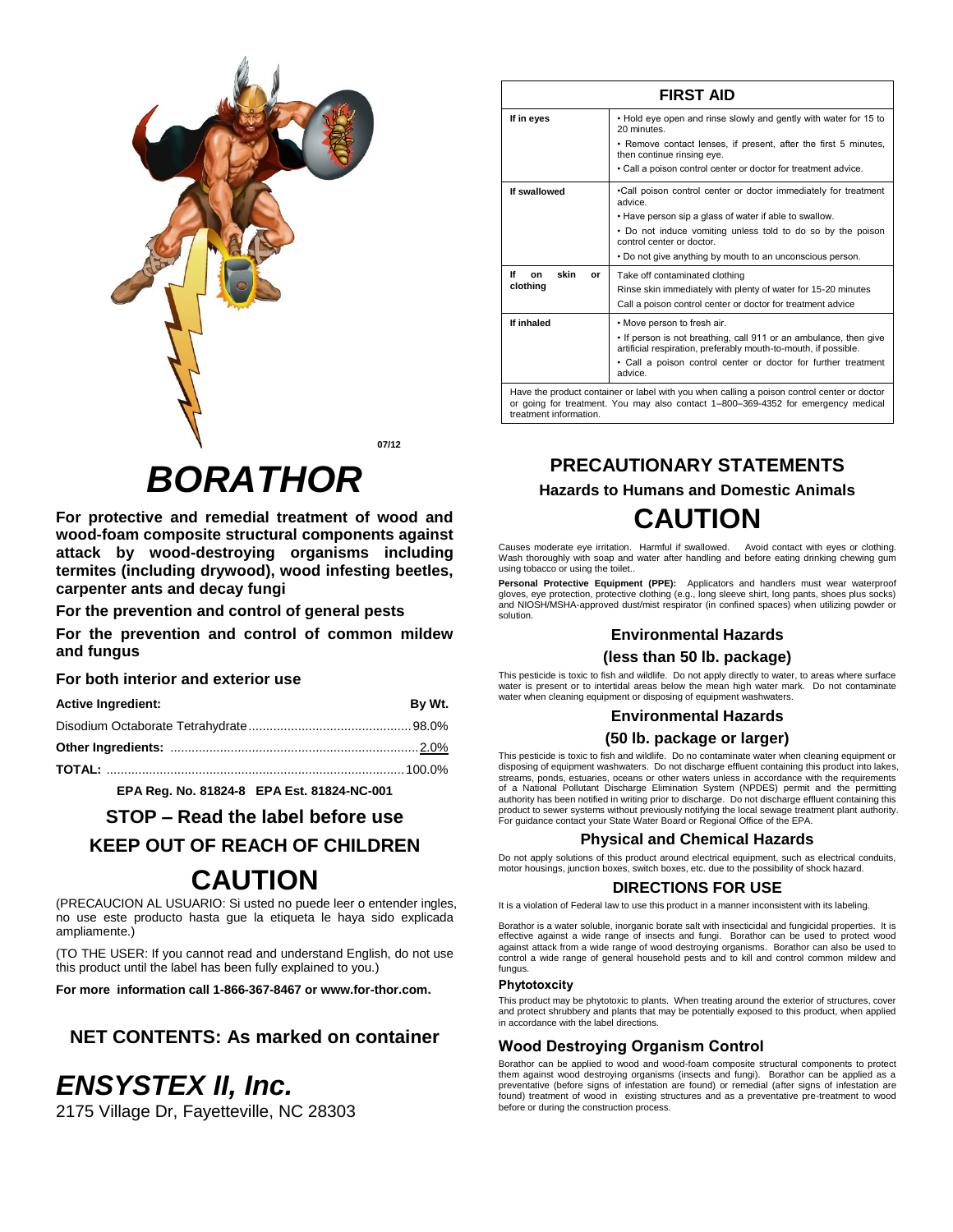# **Wood Destroying Insects Controlled**

Borathor is effective in preventing and remediating infestations of the following wood destroying insects:

Subterranean Termites (*Reticulitermes, Heterotemes, Coptotermes*)

Drywood Termites (*Kalotermes, Incisitermes*) Dampwood Termites (*Zootermopsis*)

Powderpost Beetles (*Lyctidae*)

False Powderpost Beetles (*Bostrichidae*)

Deathwatch and Furniture Beetles (*Anobiidae*)

Old House Borers, Longhorn Beetles (*Cerambycidae*)

Carpenter Ants (*Camponotus*)

Bark and Timber Beetles (*Scolytidae*)

Borathor is a stomach poison that kills insects only after they have consumed it. Before Borathor kills the attacking insect, some etching of Borathor treated wood may occur due to the insect's attack.

# **Wood Decay Fungi Controlled**

Borathor is effective at preventing and remediating infestations of wood decay fungi (White Rot, Brown Rot (*Poria*) and wet rots).

# **Using Borathor against Listed Wood Destroying Organisms**

Borathor can be used to treat and protect lumber, logs, plywood and wood-foam composite structural components. Borathor can be applied to and will protect interior and exterior wood and cellulose containing components (including cellulose insulation) so long as they remain protected from moving moisture and are not in direct contact with the soil. Borathor will not protect wood exposed to moving moisture such as water dripping onto or moving across its surface such as rain or plumbing leaks.

Borathor can be applied as a dilute liquid solution, dilute foam or undiluted powder. Borathor solutions can be sprayed or brushed onto wood surfaces. Best results are obtained when Borathor is applied to bare wood. Do not apply Borathor to painted, varnished or sealed surfaces of wood. Successive applications of Borathor solutions incrementally increase the loading and depth of penetration of borate into the wood, increasing the level of protection against insect and fungi attack.

In addition to treatment with Borathor, effective insect and fungi control may also include mechanical alteration of the structure to stop moisture accumulation on or within the confines of the structure. Elimination of leaks or points of moisture accumulation within or on the exterior of the structure that result in an increase in the moisture content of wooden structural components of the structure is advised. If possible, break contact between the ground and untreated wooden parts of the structure. When untreated wooden parts of the structure touch the ground and such contact cannot be broken, protect these parts of the structure against termite attack using a termiticidal product labeled to provide such protection.

Spraying water on some wood species can mobilize natural wood extractives, raise the grain and leave behind calcium or other deposits. Prior to treating large areas, treat a small area wih Borathor solution to ensure that you are satisfied with the final appearance of the treated surface after it dries.

When applying Borathor as a liquid solution, a dye may be added to the solution to facilitate marking and tracking of the areas to which Borathor has been applied. Mix and use dye according to the dye manufacturer's recommendations.

When applying Borathor overhead above finished surfaces, protect the finished surfaces below the areas to be treated with a covering material such as plastic sheeting.

#### **General Household Pest Control**

To control existing infestations or as a preventative treatment against future infestations of general pests such as, but not limited to, roaches, silverfish, earwigs, crickets (including House,<br>Field and Camel), Boxelder Bugs, Cluster Flies, centipedes, millipedes and ants (except<br>Pharaoh Ants, Fire Ants mix Borathor according to the dilution and mixing directions and apply according to the specific treatment methods described herein.

#### **Mildew Control**

Borathor can also be used to control common mildew.

# **DILUTION AND MIXING DIRECTIONS**

Use rates for Borathor are expressed and the solution is mixed according to the percentage (%) concentration it forms when mixed in water.

| <b>Percent Solution Desired</b> | Pounds of Borathor to add<br>per gallon |
|---------------------------------|-----------------------------------------|
| 5.0%                            | 0.5                                     |
| 10.0%                           | 1 በ                                     |
| 15.0%                           | 1.5                                     |

# **Liquid Solution Mixing Directions**

Mix Borathor as a ready to use solution in the following manner:

1. Fill tank with 80% of the volume of water required for treatment.

- 2. While stirring, gradually add the required amount of Borathor needed to form the desired concentration solution.
- 3. Add remaining amount of water.
- 4. Continue to stir until the Borathor is completely dissolved in the water.

#### **Foam Mixing and Application Directions**

Prepare a solution as explained in the *Liquid Solution Mixing Directions* section while also adding a foaming agent according to the foaming agent manufacturer's recommendations. The foam should be of a dry consistency that adheres to wood surfaces and minimizes runoff. Avoid generating a wet foam as it may damage building components. Apply foamed Borathor to void

spaces at a 1:20 to 1:30 foam ratio (one (1) gallon of mixed solution expanded with foaming agent to produce 20 to 30 gallons of foam). Apply enough foam to fill void and contact all wood surfaces in the void space.

# **CONTROL OF**

# **WOOD DESTROYING ORGANISMS**

**Borathor Application to Wood as a Liquid Solution**

Borathor applied as a liquid to the surface of wood penetrates the wood to varying degrees based on wood density and wood moisture content.

#### **Treatment of Wood in Existing Structures with a Liquid Solution**

#### **Preventative Surface Treatment for Wood Destroying Insects and Fungi**

For wood of normal moisture, a single application of a 15% solution can be made. For wood of below normal moisture content, two successive applications of a 10% solution are recommended. Brush or spray solution onto wood at a rate of 5 gallons of solution per 1000 square feet, thoroughly wetting wood surfaces.

#### **Remedial Surface Treatment for Wood Destroying Insects and Fungi**

Two successive applications of a 10% solution are recommended however one application of a 15% solution may be used. Brush or spray solution onto wood at a rate of 5 gallons of solution per 1000 square feet, thoroughly wetting wood surfaces.

#### **Remedial or Preventative Subsurface (Injection) Treatment for Wood Destroying Insects**

Application may also be made by drilling and injecting the solution under pressure into sound or infested wood.

For infested wood, drill into insect galleries and inject solution until run-off is observed coming from insect entry/exit holes.

#### **Preventative Treatment of Wood During Construction With A Liquid Solution**

#### **Preventative Surface Treatment for Wood Destroying Insects and Fungi**

Liquid applications of Borathor to exposed surfaces of structural wooden components of structures under construction can be made to prevent infestations of and damage to treated wooden components by all the wood destroying organisms that are controlled by Borathor.

For wood of normal moisture content, a single application of a 15% solution can be made. For wood of below normal moisture content, two successive applications of a 10% solution are recommended. Brush or spray solution onto all accessible wood surfaces at a rate of 5 gallons of solution per 1000 square feet, thoroughly wetting wood surfaces. Apply after framing and roofing are in place and before insulation and drywall are installed.

Do not spray electrical components. Protect treated wood from rain and moving moisture. Protected end cuts of wood by dipping them into a Borathor solution for 1 to 5 minutes.

# **Borathor Application to Wood as a Powder**

#### **Remedial or Preventative Treatment for Termites and Carpenter Ants**

Drill into insect galleries and inject undiluted Borathor in powder form into galleries. Borathor can also be injected and/or dusted into wall voids, block voids and voids in eaves, attics, soffits and other areas at a rate of ½ ounce per square foot. Borathor can also be dusted onto wood surfaces.

# **Borathor Application to Wood as a Foam Remedial or Preventative Treatment for Termite and Carpenter Ants**

Inject a sufficient amount of dry foam made from a 15% Borathor solution into wall voids so as to contact wood surfaces of the wall studs lining the wall void with the foam. Direct foam between visible wood joints and abutting wood surfaces.

# **GENERAL INSECT CONTROL**

Borathor applied as a liquid solution or undiluted powder can be used to control or prevent infestations of general household pests including but not limited to, roaches, silverfish, earwigs, crickets (including House, Field and Camel), ants (except Pharaoh Ants, Fire Ants and Harvester Ants), Boxelder Bugs, Cluster Flies, centipedes and millipedes that may come in contact with treated surfaces. **Not for use for flea control.**

Borathor can be used in homes, restaurants, markets, schools, warehouses, factories, offices, hotels, hospitals, nursing homes, garages, grocery stores, apartment buildings, new construction, industrial plants, theaters, ships, trains, trucks, yachts, mobile homes, buses, zoos, kennels, military bases, libraries, utilities and on railroad ties.

**Do not apply in areas that are accessible to children and pets. Do not apply Borathor to carpets.** Use only as a crack and crevice and crevice treatment in food areas of food handling establishments, restaurants or other places where food is commercially prepared or processed. Do not use in edible product areas of these food handling establishments. Do not use in serving or other food areas where food is exposed. Do not contaminate feed and foodstuffs. **Applications of this product in the foods areas of food handling establishments other than as a crack and crevice treatment are not permitted.**

# **Borathor Application for General Insect Control as a Liquid**

Indoors, apply a 15% Borathor solution into insect harborages such as cracks and crevices, void areas, between elements of construction, between equipment and floors, into openings around pipes and sinks, into openings leading to voids and hollow spaces in walls, inside equipment legs and bases and other areas where insect may hide.

In unoccupied parts of structures such as crawl spaces and unfinished basements, Borathor can be applied to masonry surfaces such as crawl space and basement walls and basement floors as a general surface spray.